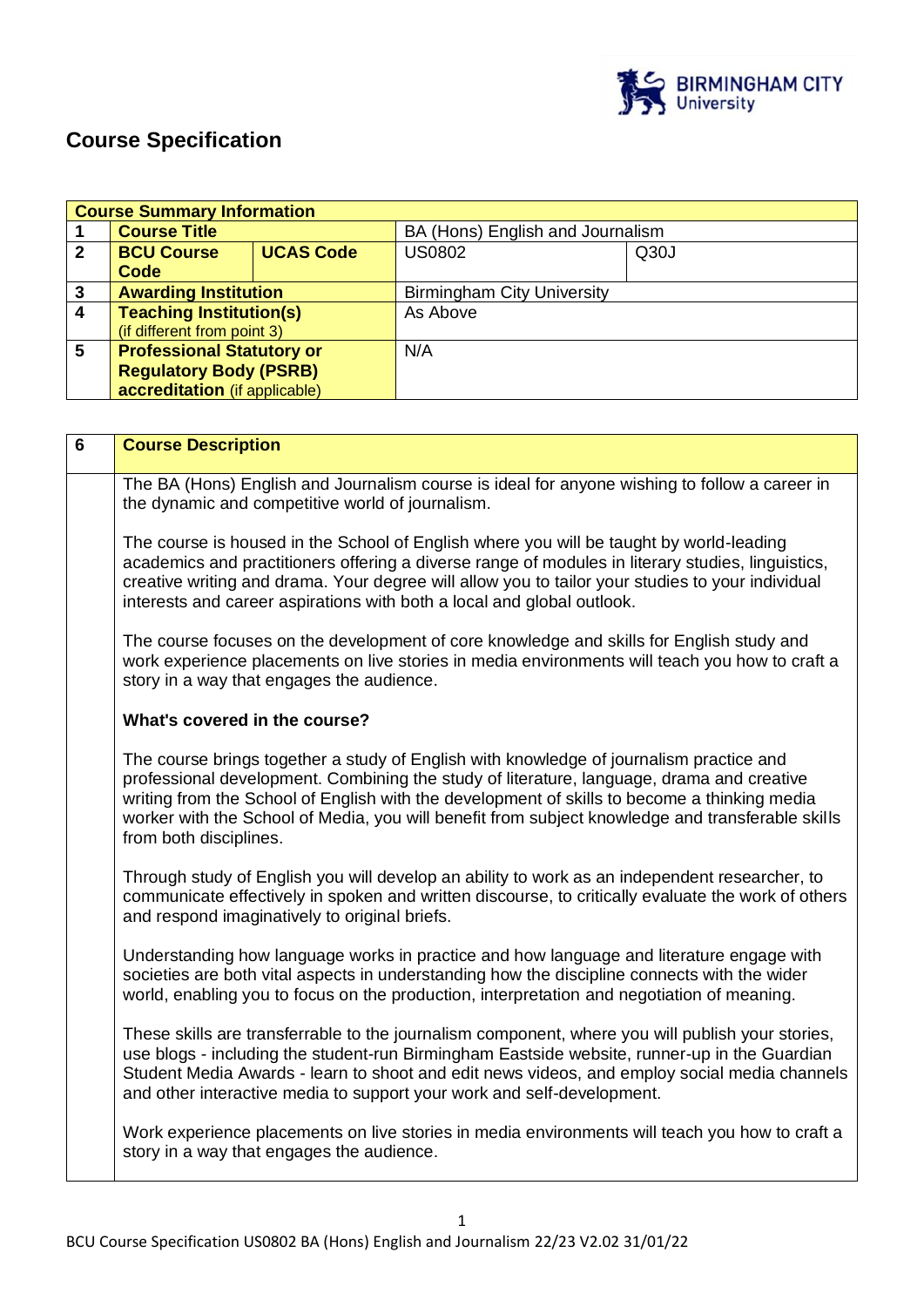

Teaching for the journalism component takes place in radio, TV and photography studios, editing suites and computer suites in our £62 million Parkside Building, part of our City Centre Campus, where you will build on your skills as you begin to make contacts in the industry and make your first moves into media work.

|    | <b>Course Awards</b>                                   |       |                |
|----|--------------------------------------------------------|-------|----------------|
| 7a | <b>Name of Final Award</b>                             | Level | <b>Credits</b> |
|    |                                                        |       | <b>Awarded</b> |
|    | Bachelor of Arts with Honours English and Journalism   | 6     | 360            |
| 7b | <b>Exit Awards and Credits Awarded</b>                 |       |                |
|    | Certificate of Higher Education English and Journalism |       | 120            |
|    | Diploma of Higher Education English and Journalism     | 5     | 240            |
|    | Bachelor of Arts English and Journalism                | 6     | 300            |

| <b>Derogation from the University Regulations</b> |
|---------------------------------------------------|
| Not applicable                                    |

| <b>Delivery Patterns</b><br>9         |                             |                          |               |
|---------------------------------------|-----------------------------|--------------------------|---------------|
| <b>Mode(s) of Study</b>               | <b>Location(s) of Study</b> | <b>Duration of Study</b> | Code(s)       |
| Full Time                             | <b>City Centre</b>          | 3 vears                  | <b>US0802</b> |
| <b>Professional Placement</b><br>Year | City Centre                 | 4 vears                  | <b>US1328</b> |

| 10 | <b>Entry Requirements</b>                                                                                                                                                                                          |
|----|--------------------------------------------------------------------------------------------------------------------------------------------------------------------------------------------------------------------|
|    | The admission requirements for this course are stated on the course page of the BCU website<br>at https://www.bcu.ac.uk/ or may be found by searching for the course entry profile located on<br>the UCAS website. |

| Knowledge & Understanding<br>$\mathbf 1$<br>Specify the cultural, economic, political and regulatory contexts of the creative industries.<br>$\overline{2}$<br>Recognise the formal features of literatures in English and/or regional and global varieties of<br>English from different periods.<br>$\mathbf{3}$<br>Explain how culture, language, technology and economics affect the production and reception of<br>texts.<br>Explore your own creative processes and practice through engagement in more than one |  | 11                      |  |
|-----------------------------------------------------------------------------------------------------------------------------------------------------------------------------------------------------------------------------------------------------------------------------------------------------------------------------------------------------------------------------------------------------------------------------------------------------------------------------------------------------------------------|--|-------------------------|--|
|                                                                                                                                                                                                                                                                                                                                                                                                                                                                                                                       |  |                         |  |
|                                                                                                                                                                                                                                                                                                                                                                                                                                                                                                                       |  |                         |  |
|                                                                                                                                                                                                                                                                                                                                                                                                                                                                                                                       |  |                         |  |
|                                                                                                                                                                                                                                                                                                                                                                                                                                                                                                                       |  |                         |  |
|                                                                                                                                                                                                                                                                                                                                                                                                                                                                                                                       |  |                         |  |
| production practice.                                                                                                                                                                                                                                                                                                                                                                                                                                                                                                  |  | $\overline{\mathbf{4}}$ |  |
| <b>Cognitive &amp; Intellectual Skills</b>                                                                                                                                                                                                                                                                                                                                                                                                                                                                            |  |                         |  |
| 5<br>Develop as a self-motivated and resourceful independent learner, capable of developing a<br>personal course of study.                                                                                                                                                                                                                                                                                                                                                                                            |  |                         |  |
| 6<br>Apply critical, theoretical, methodological and stylistic concepts and terminology in relation to<br>media, literature, linguistics and creative practice.                                                                                                                                                                                                                                                                                                                                                       |  |                         |  |
| $\overline{7}$<br>Critically reflect and evaluate your own work in a reflexive manner, with reference to academic<br>and/or professional issues, debates and conventions.                                                                                                                                                                                                                                                                                                                                             |  |                         |  |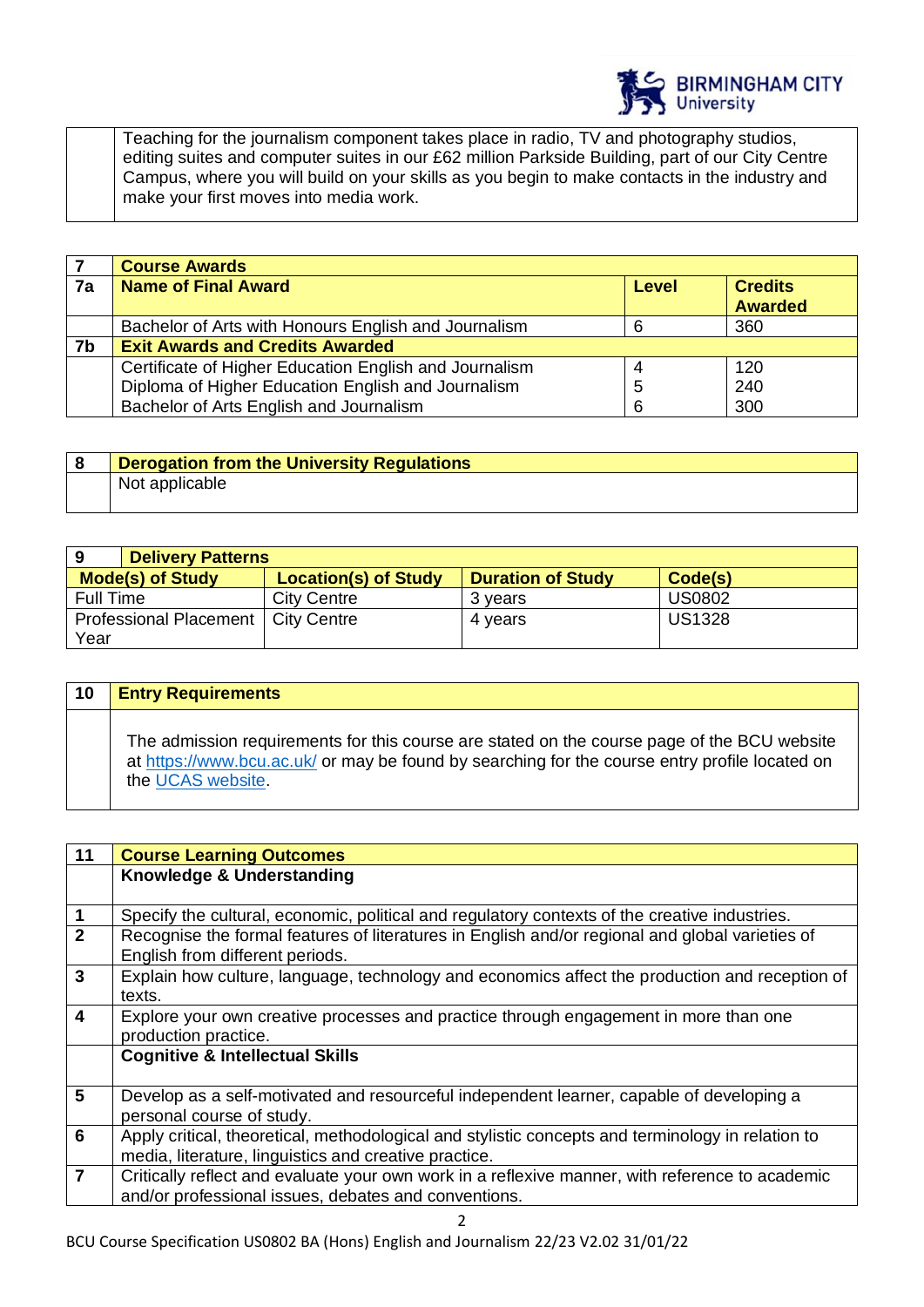

| 8               | Articulate a critical understanding of complex texts and ideas.                                                                                                                                   |  |  |
|-----------------|---------------------------------------------------------------------------------------------------------------------------------------------------------------------------------------------------|--|--|
|                 | <b>Practical &amp; Professional Skills</b>                                                                                                                                                        |  |  |
| 9               | Respond to professional contexts, developing as a thinking creative worker, aware of the<br>commissioning and funding structures and of how to operate within a cultural industries<br>workplace. |  |  |
| 10              | Communicate ideas clearly, accurately, creatively and effectively orally, in writing and in<br>practice.                                                                                          |  |  |
| 11              | Initiate, manage and complete research projects independently and/or collaboratively utilising<br>appropriate research skills.                                                                    |  |  |
| 12 <sup>2</sup> | Produce work which demonstrates an understanding of media forms, structures, audiences and<br>specific communication registers in addition to relevant practical and technical skills.            |  |  |
|                 | <b>Key Transferable Skills</b>                                                                                                                                                                    |  |  |
| 13              | Work productively and creatively in a group or team, as well as individually, showing abilities at<br>different times to listen, contribute and lead, as well as act effectively by oneself.      |  |  |
| 14              | Recognise, synthesise, test and evaluate complex information and diverse evidence.                                                                                                                |  |  |
| 15              | Produce cogent arguments and make reasoned judgements.                                                                                                                                            |  |  |
| 16              | Develop the skills required to deliver work to a given length, format, brief and deadline making<br>appropriate use of a problem-solving and entrepreneurial approach.                            |  |  |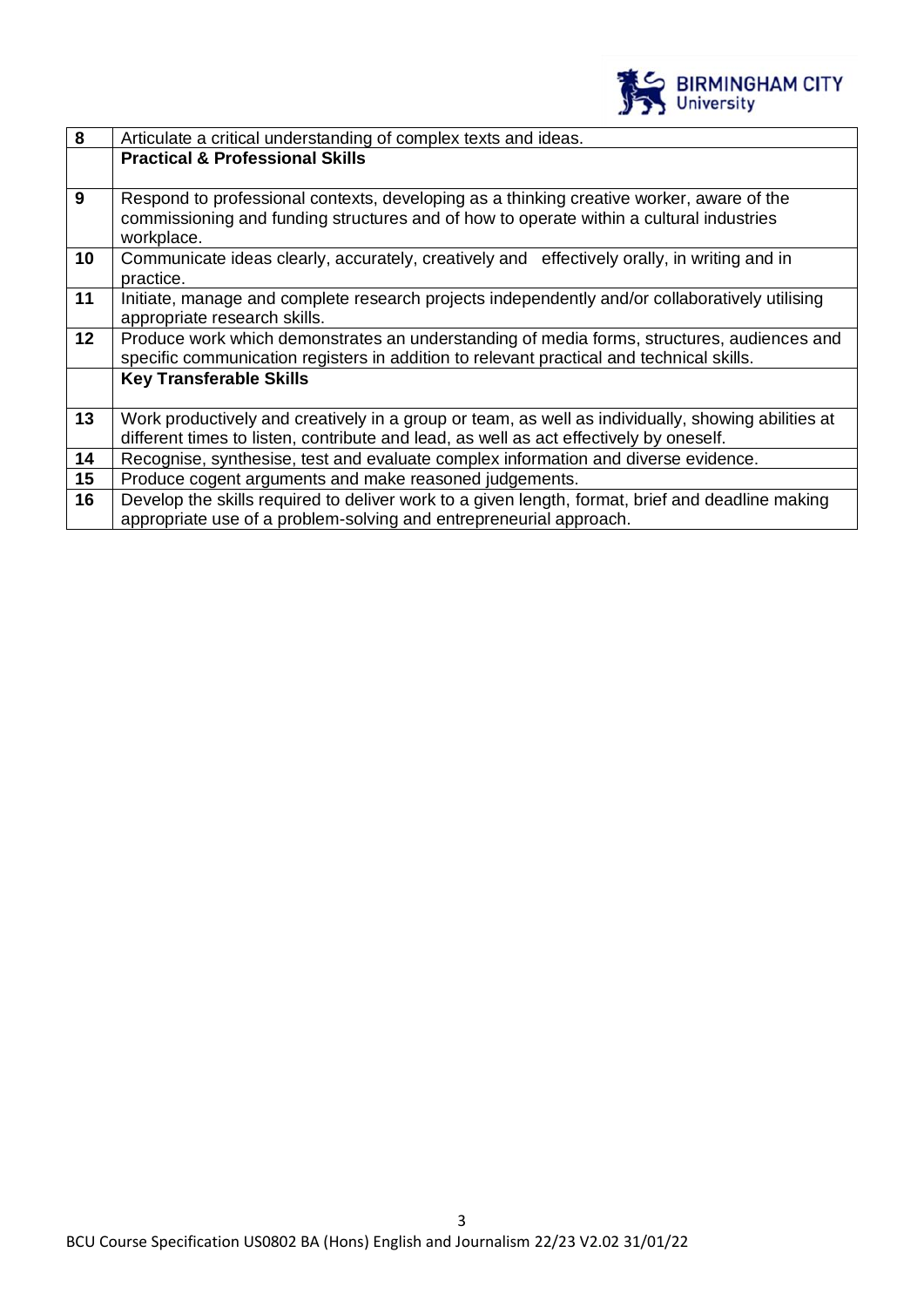

## **12 Course Requirements**

## **12a Level 4:**

*In order to complete this course a student must successfully complete all the following CORE modules (totalling 100 credits):*

| <b>Module Code</b> | <b>Module Name</b>             | <b>Credit Value</b> |
|--------------------|--------------------------------|---------------------|
| EGL4046            | <b>Foundations of Language</b> | <b>20</b>           |
| <b>EGL4047</b>     | <b>Key Critical Concepts</b>   | <b>20</b>           |
| <b>MED4162</b>     | Journalism Law and Ethics      | <b>20</b>           |
| <b>MED4158</b>     | Live Newsroom 1                | 40                  |

*In order to complete this course a student must successfully complete at least 20 credits from the following indicative list of OPTIONAL modules:*

| <b>Module Code</b> | <b>Module Name</b>      | <b>Credit Value</b> |
|--------------------|-------------------------|---------------------|
| EGL4048            | Language in Action      | 20                  |
| EGL4042            | <b>Craft of Writing</b> | 20                  |
| EGL4051            | Modern Drama            | 20                  |
| EGL4049            | Literature and Conflict | 20                  |

## **Level 5:**

*In order to complete this course a student must successfully complete all the following CORE modules (totalling 80 credits):*

| <b>Module Code</b> | <b>Module Name</b>           | <b>Credit Value</b> |
|--------------------|------------------------------|---------------------|
| EGL5073            | Writing and the Environment  | 20                  |
| <b>MED5209</b>     | <b>Disruptive Publishing</b> | 20                  |
| <b>MED5211</b>     | Live Newsroom 2              | 40                  |

*Plus at least 40 credits from the following list of OPTIONAL modules:*

| <b>Module Code</b> | <b>Module Name</b>                  | <b>Credit Value</b> |
|--------------------|-------------------------------------|---------------------|
| EGL5062            | Gender, Sexuality and Culture       | 20                  |
| <b>EGL5066</b>     | Literature and the Child            | 20                  |
| <b>EGL5067</b>     | <b>Multicultural Writing</b>        | 20                  |
| EGL5060            | Early Modern Literature             | 20                  |
| <b>EGL5061</b>     | <b>Foundations of Screenwriting</b> | 20                  |
| EGL5070            | <b>Writing Audio Drama</b>          | 20                  |
| EGL5059            | Documentary Drama                   | 20                  |
| <b>EGL5065</b>     | Language in Society                 | 20                  |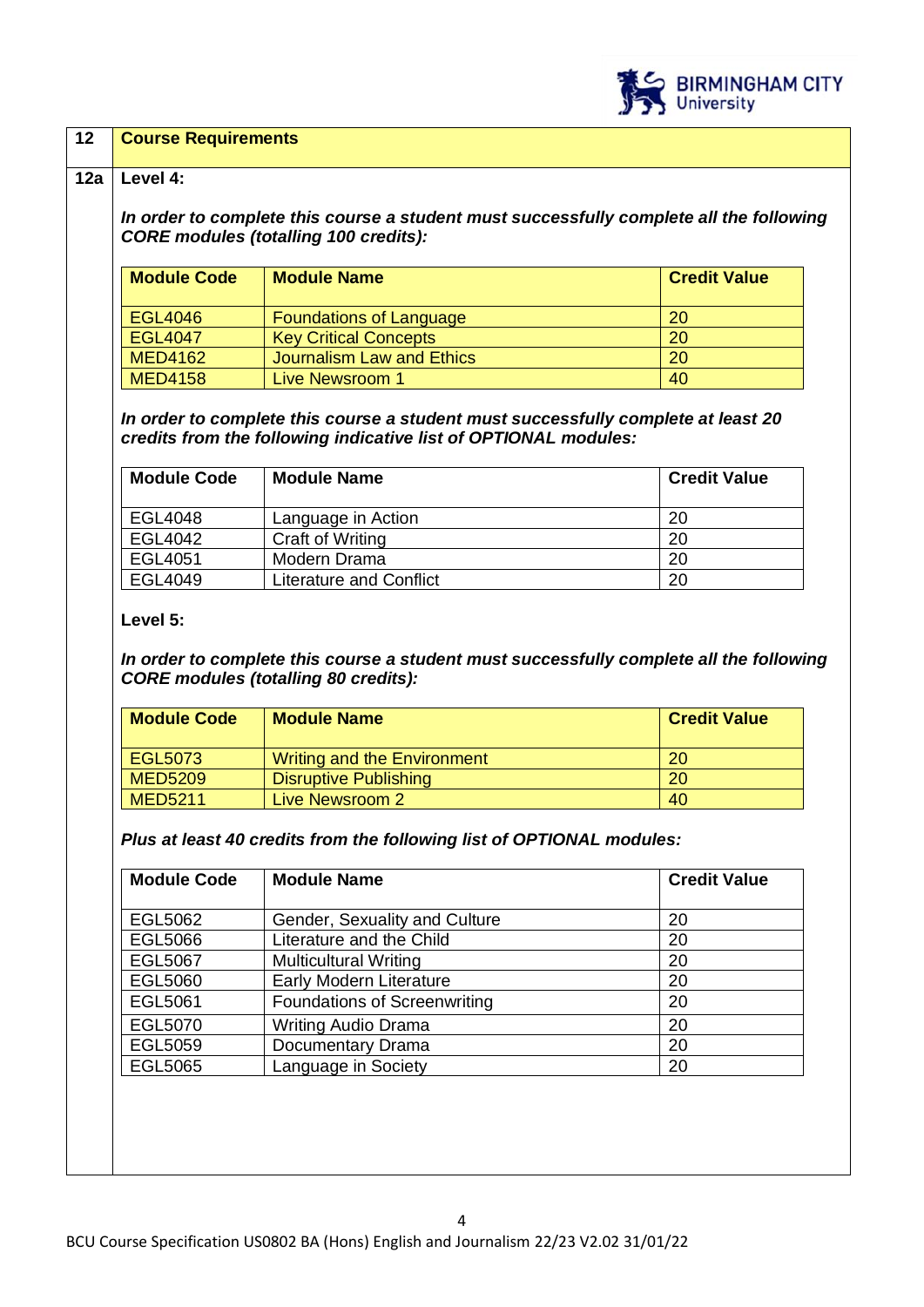

*OR to pursue the Journalism route, a student could choose to successfully complete at least 20 credits from the following list of OPTIONAL modules:*

| <b>Module Code</b> | <b>Module Name</b>                          | <b>Credit Value</b> |
|--------------------|---------------------------------------------|---------------------|
| <b>MED5159</b>     | <b>Bi-Media Drama</b>                       | 20                  |
| <b>MED5196</b>     | <b>Television Studio</b>                    | 20                  |
| <b>MED5173</b>     | Lifestyle and Branded Media Content         | 20                  |
| <b>MED5161</b>     | Campaigning and Investigative Journalism    | 20                  |
| <b>MED5179</b>     | Music, Media and Digitalisation             | 20                  |
| <b>MED5167</b>     | <b>Digital Content Distribution</b>         | 20                  |
| <b>MED5157</b>     | <b>Advanced Visual Communication</b>        | 20                  |
| <b>MED5178</b>     | <b>Music Industry Promotional Practices</b> | 20                  |
| <b>MED5165</b>     | <b>Commercial Production for Radio</b>      | 20                  |
| <b>MED5185</b>     | <b>Radio Documentary</b>                    | 20                  |
| <b>MED5169</b>     | <b>Fashion Photography</b>                  | 20                  |
| <b>MED5181</b>     | Photojournalism                             | 20                  |
| <b>MED5182</b>     | PR Planning and Delivery                    | 20                  |

## **Level 6:**

*In order to complete this course a student must successfully complete all the following CORE modules (totalling 80 credits):*

| <b>Module Code</b> | <b>Module Name</b>                    | <b>Credit Value</b> |
|--------------------|---------------------------------------|---------------------|
| <b>MED6206</b>     | <b>Live Newsroom 3</b>                | 20                  |
| <b>MED6205</b>     | <b>Global and Community Impacts 3</b> | <b>20</b>           |
| ADM6005            | <b>Major Project</b>                  | 40                  |

*In order to complete this course a student must successfully complete at least 40 credits from the following indicative list of OPTIONAL modules.* 

| <b>Module Code</b> | <b>Module Name</b>                     | <b>Credit Value</b> |
|--------------------|----------------------------------------|---------------------|
| EGL6126            | <b>Forensic Linguistics</b>            | 20                  |
| <b>EGL6148</b>     | Moral Philosophy                       | 20                  |
| EGL6132            | Psychology in Victorian Literature     | 20                  |
| EGL6133            | <b>Speculative Fiction</b>             | 20                  |
| EGL6143            | Teaching English as a Foreign Language | 20                  |
| EGL6138            | The Gothic                             | 20                  |
| EGL6136            | <b>Writing Creative Nonfiction</b>     | 20                  |
| EGL6149            | <b>Corpus Linguistics</b>              | 20                  |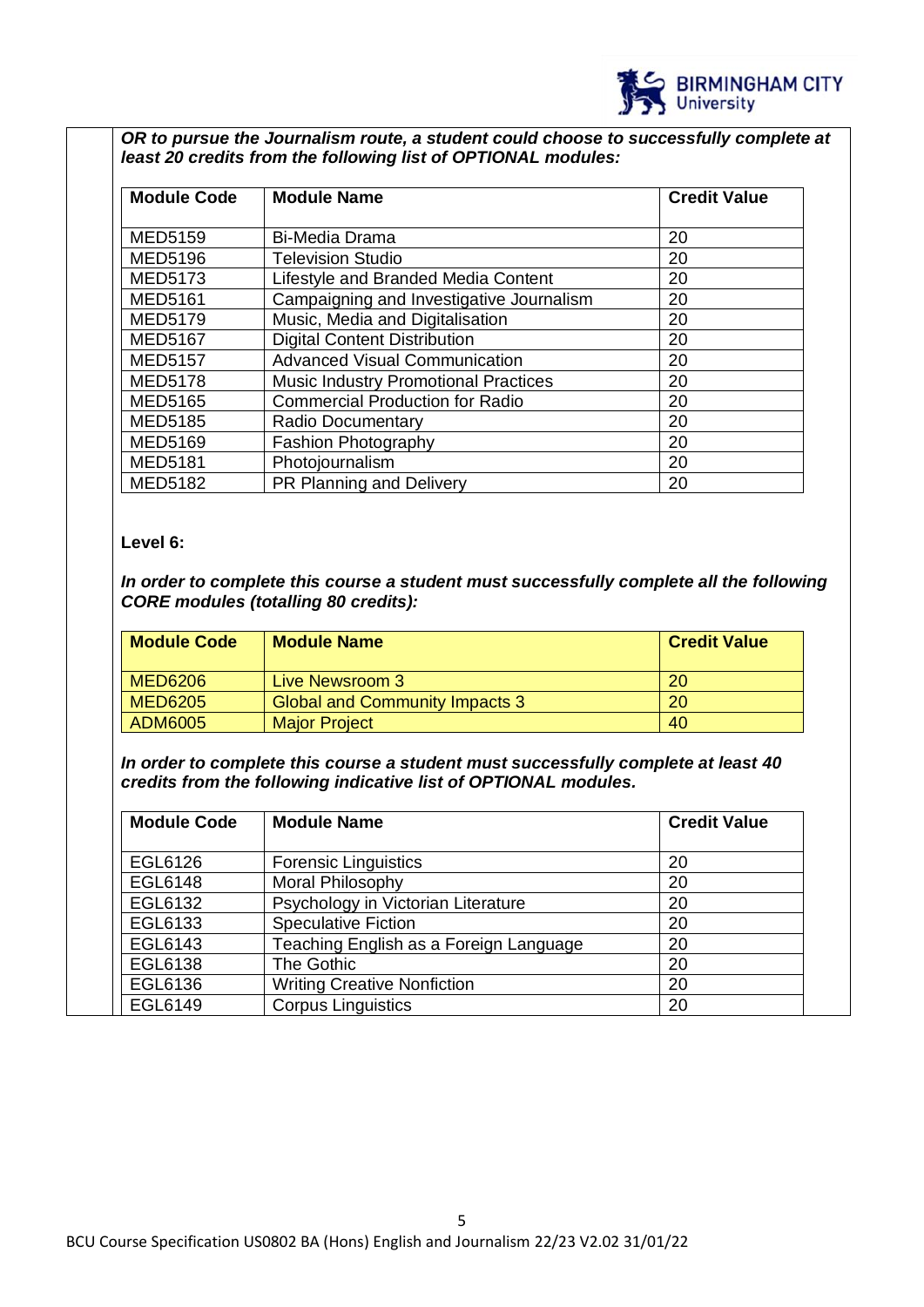

# **12b Structure Diagram**

*Please note list of optional modules is indicative only as modules will only run if selected by 15 or more students. Students' choice will not be guaranteed for optional modules but a fair and transparent process will be adopted and shared with students.*

| Award  | <b>BA (Hons) English and Journalism</b> |                      |                |                              |                                 |                                      |  |
|--------|-----------------------------------------|----------------------|----------------|------------------------------|---------------------------------|--------------------------------------|--|
| Year 3 | Semester 1                              |                      |                |                              | Semester 2                      |                                      |  |
|        | <b>Subject Module</b>                   | <b>Option Module</b> |                | <b>Option Module</b>         | <b>Faculty Module</b>           | <b>Subject Module</b>                |  |
|        | (20 credits)                            |                      | (20 credits)   | (20 credits)                 | <b>Major Project (one of)</b>   | (20 credits)                         |  |
|        | Live Newsroom 3                         |                      |                |                              | (40 credits)                    |                                      |  |
|        |                                         |                      | English option | English option               | <b>Advanced Poetry</b>          | <b>Global and Community Impact 3</b> |  |
|        |                                         |                      |                |                              | <b>Dissertation</b>             |                                      |  |
|        |                                         |                      |                |                              | Drama Workshop                  |                                      |  |
|        |                                         |                      |                |                              | <b>Undergraduate Conference</b> |                                      |  |
|        |                                         |                      |                |                              | <b>Media Portfolio</b>          |                                      |  |
| Year 2 | Semester 1                              |                      |                |                              | Semester 2                      |                                      |  |
|        | <b>Programme Module</b>                 |                      |                | <b>Subject Module</b>        | <b>Option Module</b>            | <b>Option Module</b>                 |  |
|        | (20 credits)                            |                      |                | (20 credits)                 | (20 credits)                    | (20 credits)                         |  |
|        |                                         |                      |                |                              |                                 |                                      |  |
|        | Writing and the Environment             |                      |                | <b>Disruptive Publishing</b> | English option                  | English option                       |  |
|        |                                         |                      |                |                              |                                 |                                      |  |
|        | Live Newsroom 2 (40 credits)            |                      |                |                              |                                 |                                      |  |
| Year 1 | Semester 1                              |                      |                |                              | Semester 2                      |                                      |  |
|        | <b>Subject Module</b>                   |                      |                | <b>Subject Module</b>        | <b>Programme Module</b>         | <b>Option Module (one of)</b>        |  |
|        | (20 credits)                            |                      |                | (20 credits)                 | (20 credits)                    | (20 credits)                         |  |
|        | <b>Foundations of Language</b>          |                      |                | Journalism Law & Ethics      | <b>Key Critical Concepts</b>    | Craft of Writing                     |  |
|        |                                         |                      |                |                              |                                 | Language in Action                   |  |
|        |                                         |                      |                |                              |                                 | <b>Literature and Conflict</b>       |  |
|        |                                         |                      |                |                              |                                 | Modern Drama                         |  |
|        | Live Newsroom 1 (40 credits)            |                      |                |                              |                                 |                                      |  |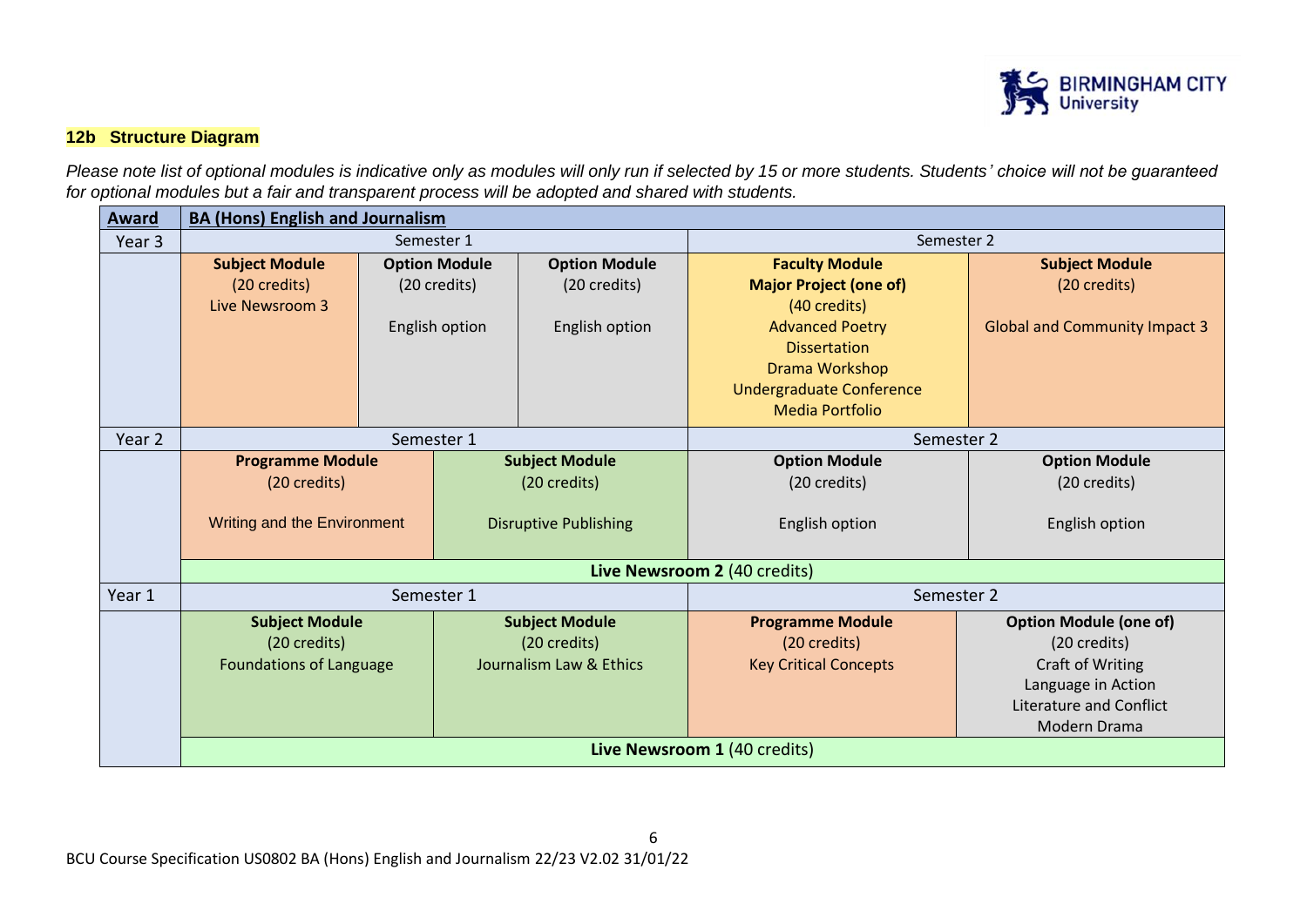

## **13 Overall Student Workload and Balance of Assessment**

Overall student *workload* consists of class contact hours, independent learning and assessment activity, with each credit taken equating to a total study time of around 10 hours. While actual contact hours may depend on the optional modules selected, the following information gives an indication of how much time students will need to allocate to different activities at each level of the course.

- *Scheduled Learning* includes lectures, practical classes and workshops, contact time specified in timetable
- *Directed Learning* includes placements, work-based learning, external visits, on-line activity, Graduate+, peer learning
- *Private Study* includes preparation for exams

The *balance of assessment* by mode of assessment (e.g. coursework, exam and in-person) depends to some extent on the optional modules chosen by students. The approximate percentage of the course assessed by coursework, exam and in-person is shown below.

## **Level 4**

## **Workload**

## **% time spent in timetabled teaching and learning activity**

| <b>Activity</b>      | Number of Hours |
|----------------------|-----------------|
| Scheduled Learning   | 238             |
| Directed Learning    | 650             |
| <b>Private Study</b> | 312             |
| <b>Total Hours</b>   | 1200            |

## **Balance of Assessment**

| <b>Assessment Mode</b> | Percentage |
|------------------------|------------|
| Coursework             | 100%       |
| Exam                   |            |
| In-Person              |            |

#### **Level 5**

#### **Workload**

## **% time spent in timetabled teaching and learning activity**

| <b>Activity</b>           | <b>Number of Hours</b> |
|---------------------------|------------------------|
| <b>Scheduled Learning</b> | 244                    |
| Directed Learning         | 620                    |
| <b>Private Study</b>      | 336                    |
| <b>Total Hours</b>        | 1200                   |

## **Balance of Assessment**

| <b>Assessment Mode</b> | Percentage |
|------------------------|------------|
| Coursework             | 100%       |
| Exam                   |            |
| In-Person              |            |

#### **Level 6**